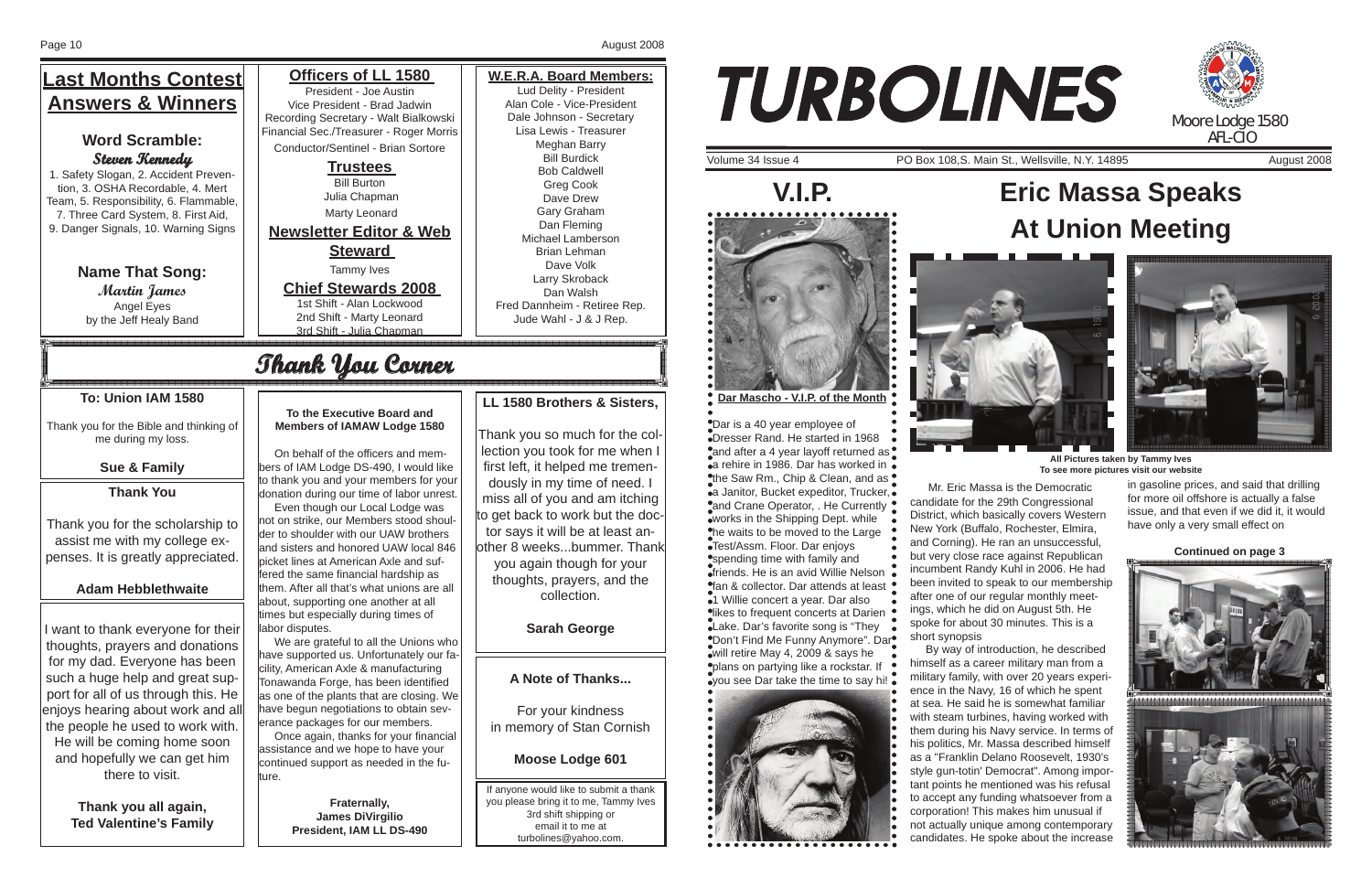The Activities, Employee Involvement, and Communications Committee are a sub committee of Dresser's safety committee. Our main objectives are to create awareness, facilitate communication and improvements to a safe and productive workplace throughout.

**Committee Chair/Co-Chair:** Amy Davis, Scott Napora. **Committee Members:** Amy Davis, Kylie McLaughlin, Bill Rech, Scott Napora, Robin Ripple, Jason Miller, Debbie Green, Ron Knight, Lisa Skiver.

**Purpose:** To foster involvement of all Wellsville employees in order to: Improve awareness and communications. Improve understanding of safety expectations. Create stakeholders through increased involvement. Increase commitment to a safe and productive workplace. Develop

teamwork. Increase pride.



As of 8/12/08 we had 104 people on ! second shift as well as a couple of temps. Noting has happened in the last Imonth as far as grievances due to the I change in management.

**Responsibilities:** This Sub-Committee of hourly and salary employees is responsible for assisting the Wellsville Central Safety Committee in generating positive Employee Involvement in a way that all our employees are involved in, understand, accept, and behave in a manner that supports our collective safety goals and objectives. The Sub-Committee will offer recommendations and programs with their improvement expectations to the Wellsville Central Safety Committee.

Remember to stick together. We are a UNION, not a collection of people only lout for ourselves. If you have a problem I with a fellow union member, bring it to the union first. We will try to solve it the best we can for everyone.

I That's really all I have for this month. Hope to see you all at the picnic and the parade.

Third shift has been running smoothly. There are 27 union employlees and 1 temporary employee.

We are always looking for new members to assist us in making Dresser Rand a safe work environment. If you would like to volunteer for this committee or have any questions about this committee please see one of the listed members.

# **Thank you from A.E.I.C. Second Shift Chief Steward Report**

I want to remind everyone that I still have raffle tickets for the 08 Harley Rocker C. Come see me in Metrology for chance to win.

**Marty Leonard Second Shift Chief Steward**

*WORD SEARCH*



# **Third Shift Chief Steward Report**

\_\_\_\_\_\_\_\_\_\_\_\_\_\_\_\_\_\_\_\_\_\_

# **Hello Brothers & Sisters,**

Now on to the issue at hand. Some lof you are experiencing the effects of the eliminations in Wheel Drive. Whether it be that you were eliminated or bumped. It really sucks either way you look at it. I mean, number one, your going to have to knock someone else lout of their job. Number two, go on a different shift. Or, number three, move to a job you wanted nothing to do with. Almost all the people that are experiencing this are new hires that have been here maybe a year or two so they **Idon't have enough senority to really go** anywhere but to an open job. So I guess the point I'm trying to make is that nobody really likes to bump or be bumped. We'd all like to stay where we are or were. So let's just take a deep breath, count backwards from ten, because the grass is always greener on the other side. Just be thankful you weren't bumped out the door as others before you have been.

In closing, I'd like to apologize to lanyone offended by my June report, though I do still stand by what I wrote. In the article I had wrote that people need to get more involved in our union in order to make any changes. I still believe this to be true. There are many ways to get involved in the union rather than just attending monthly meetings. So please let's all step up and get involved.

> **Julia Chapman Third Shift Chief Steward**



# **A.E.I.C. (Activities, Employee Involvement, And Communications Committee)**

Air Conditioning, August, Baseball, Beaches, Bikes, Campfire, Campers, Camping, Cookout, Corn on the Cob, Fairs, Festivals, Fireflies, Firewood, Fireworks, Fishing, Flip Flops, Flowers, Four-Wheeler, Gardens, Grills, Haying, Heat, Horseback Riding, Horseshoes, Hot Air Balloons, July, June, Lakes, Motorcycles, Music, No School, Parks, Pools, Racing, Roasting Marshmallows, Sandals, Shorts, Smores, Softball, Sun, Sunglasses, Suntan Lotion, Swimming, Swimsuits, Tents, Vacation, Volleyball, Walks, Zoo Trips





**First Shift Steward Changes**

Expeditors - Tim Washington

Production Transportation - Tim Washington

Shop Service - Gerri Whight

| G            | D       | B            | Ε        | A |    | Н      | Ε            | S      | B  | С            | Τ            | D | N | Ő            |   | Т | O |    | N | A | $\mathbf{L}$ | N            | U | S       |
|--------------|---------|--------------|----------|---|----|--------|--------------|--------|----|--------------|--------------|---|---|--------------|---|---|---|----|---|---|--------------|--------------|---|---------|
|              | O       | F            | G        | Н | L  | J      | Т            | S      | U  | G            | U            | A | K |              | M | N | O | P  | P | Q | R            | S            | Ζ | Ε       |
| N            | O       | S            | E        | R | O  | M      | S            | U      | V  | W            | O            |   |   | A            | B | Е | S | A  | B | O | F            | O            | G |         |
| D            | W       | W            | N        | S | R  | L      | A            | F      | I. | J            | K            | K | L | M            | U | S |   | C  | N | O | $\Omega$     | P            | Q |         |
| $\mathbf{I}$ | E       | $\mathbf{I}$ | $\Omega$ | W | S  | Τ      | U            | O      | V  | W            | O            | X | Y | Ζ            | A | B | C | D  | Ε | Т | F            |              | G | F       |
| R            | R       | M            | S        | L | L  | J      | K            | $\cup$ | L  | M            | O            | S | R | Е            | W | O |   | F  | R | N | $\Omega$     | P            | S | Ε       |
| Κ            |         | S            | С        | M | O  | Τ      | O            | R      | C  | Y            | C            | L | Е | S            | S | S | Τ |    | U | V | W            | X            | Y | R       |
|              | F       | U            | Н        | M | A  | B      | C            | W      | D  | Е            | F            | G | Н | $\mathbf{I}$ | K | J | P | S  | K | C |              | G            | M |         |
| A            | F       | $\mathbf{I}$ | O        | L | N  | O      | P            | H      | Е  | A            | т            | Q | R | R            | S | S | т | H  | U | A | V            | N            | W | F       |
| B            | Е       | Τ            | O        | N | J  | $\cup$ | N            | Е      | X  | Y            | Ζ            | A | A | B            | C | D | Е | I. | F | M | G            | $\mathbf{I}$ | Н |         |
| Е            | S       | S            | L        | G | J  | K      |              | Е      | R  | $\mathsf{I}$ | F            | P | M | A            | C | M | N | N  | O | P | Q            | Y            | S | T.      |
| S            | Τ       | U            | V        | W | X  | т      | Y            | I.     | U  | J            | Y            | Ζ | A | B            | C | D | Ε | G  | N | L | C            | A            | R | G       |
| R            |         | F            | G        | H | Е  | L      | J            | Ε      | K  | F            | $\mathbf{I}$ | R | Е | W            | O | R | K | S  |   | N | M            | H            | N | A       |
| $\mathbf C$  | V       | O            | P        | N | Q  | A      | $\mathbf{I}$ | R      | C  | O            | N            | D |   | Τ            |   | O | N | I. | N | G | R            | S            | N | R       |
| H            | A       | T            | т        | U | S  | N      | O            | O      |    | L            | A            | B | R |              | A | Т | O | H  | R | V | W            | O            | X | D       |
| Y            |         | S            | Z        | F | I. | J.     | P            | F      |    | O            | P            | S | S | Е            | K | A |   |    | A | B | L.           | C            | D | Е       |
| Е            | S       | F            | X        | G | Н  | J.     | N            | J      | K  | L            | Е            | Е | M | N            | O | P |   |    | Q | Т | R            | S            | Т | N       |
| U            | $\vee$  | W            | X        | B | Y  | Ζ      | A            | U      | B  | S            | $\mathsf C$  | O | D | Е            | F | L | G | C  | A | M | P            | Е            | R | S       |
| H            |         | J            | L        | Κ | A  | L      | M            | N      | S  | $\circ$      | P            | H | Q | R            | S | S | Τ | C  | S | B | U            | V            | W | Τ       |
| X            | Y       | Κ            | Ζ        | A | B  | L      | C            | A      | D  | Е            | F            | S | G | H            |   | J | A | K  |   |   | Т            | M            | N | R       |
| Ő            | Е       | P            | Q        | R | S  | Τ      | L            | L      | A  | B            | Y            | Ε | L |              | Ő | V | U | V  | A | W | S            | F            | X | $\circ$ |
| S            | Z       | A            | B        | C | D  | G      | Ε            | F      | G  | H            | I.           | S | J | K            | L | M | N | D  | D | O | K            | P            | O | H       |
| С            | O       | R            | N        | O | N  | Τ      | H            | Е      | C  | O            | B            | R | Q | R            | S | Т | U | O  | N | V |              | W            | X | S       |
| Y            | Ζ       | W            | V        | U | т  | S      | R            | Q      | P  | O            | N            | O | M |              | K | J |   | O  | A | Н | A            | G            | F | Ε       |
| R            | $\circ$ | A            | S        | Τ |    | N      | G            | M      | A  | R            | S            | H | M | A            |   |   | O | W  | S | D | W            | C            | B | A       |



**All pictures taken by Tammy Ives To see more pictures visit our website**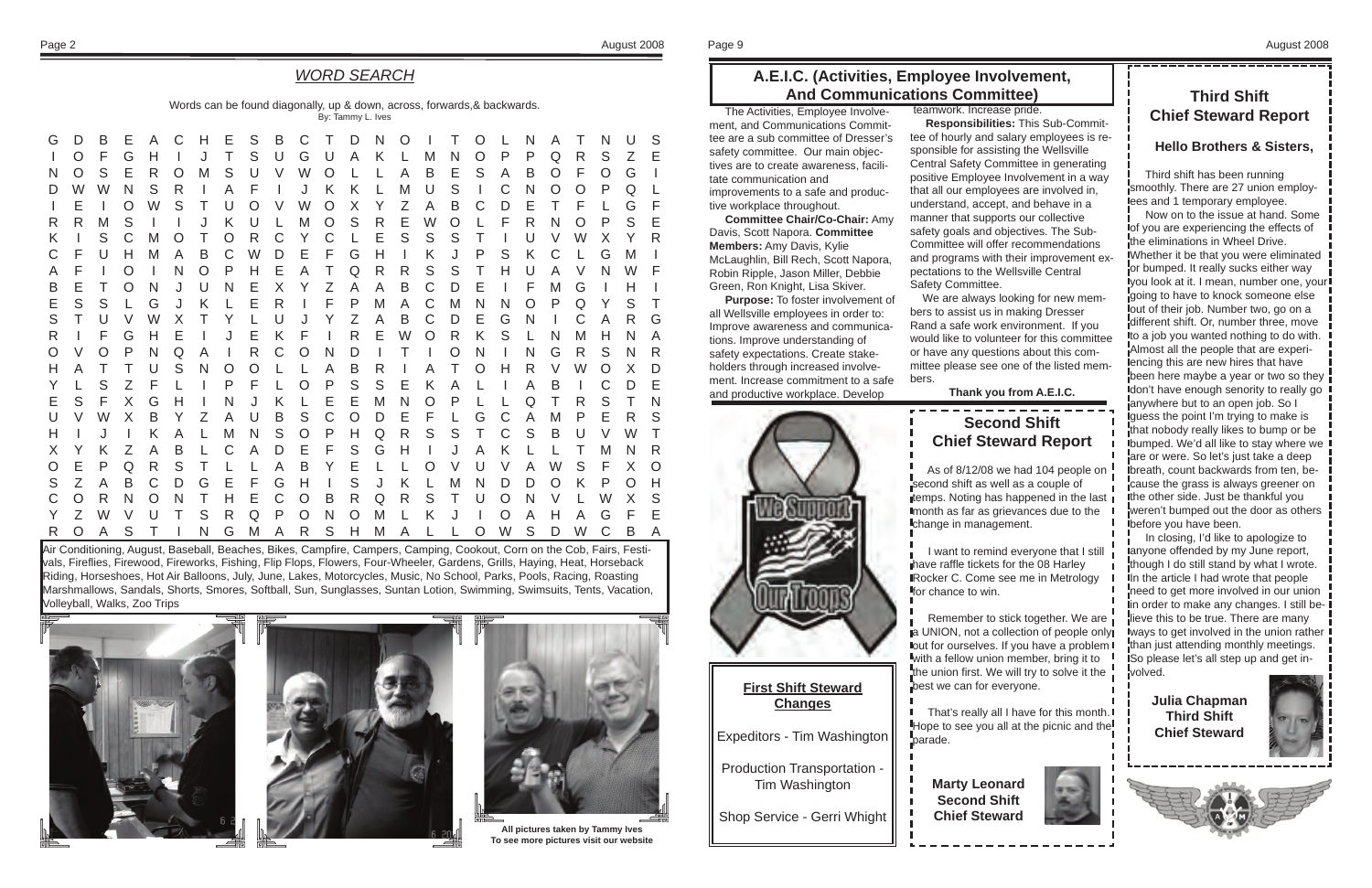

1. LIRIAOSDTY \_ \_ \_ \_ \_ \_ \_ \_ \_ \_

3. WYBSAL  $-$ 

2. THOERRBS NDA SSEIRTS \_ \_ \_ \_ \_ \_ \_ \_ \_ \_ \_ \_ \_ \_ \_ \_ \_ \_

4. LLCAO GDELO

\_ \_ \_ \_ \_ \_ \_ \_ \_ \_

 $-$ 

\_ \_ \_ \_ \_ \_ \_ \_ \_ \_ \_ \_ \_ \_

 $- - - - - - - - - - - - -$ 

10. SSIITANHCM  $- - - - - - - - - -$ 

5. HATO

6. YNMOHTL EIGTNME

ш

7. STTNIIOONCUT

8. STBIWEE

\_ \_ \_ \_ \_ \_ \_

9. UOBTILRSNE TLTEERWSNE

\_ \_ \_ \_ \_ \_ \_ \_ \_ \_

\_ \_ \_ \_ \_ \_ \_ \_ \_ \_

**Name: \_\_\_\_\_\_\_\_\_\_\_\_\_\_\_\_\_\_\_\_\_\_**

**Shift:\_\_\_\_\_\_\_\_\_\_\_\_\_\_\_\_\_\_\_\_\_\_\_\_**

 $\blacksquare$ Dept.:



# **RETIRING SOON?**

If you are planning on retiring in the near future be sure to get an application for a retirement card. If you don't fill one out you will be lapsed from union membership. Being lapsed won't affect your union pension but will effect your service awards and any news or notices from the G.L. and you won't be able to participate in any union meetings, possible picnics or other functions. Applications can be gotten from Bryan Fanton or the union office in the plant.

**Roger Morris Secretary/Treasurer**

## **Vouchers & Address Changes**

Just a reminder that all vouchers must be made out complete for what they are being submitted for. If you are going on union business the voucher should have what the business is and where. Along with the dates involved.

If it is for reimbursement for an expenditure then the receipt or a copy must be attached. Your address and S.S. number only has to be put on the first voucher you make out for my records. But your union position should always be written in. If you don't have a position, then just write in Lodge 1580 member. This is a requirement for IRS and State tax audits.

Also all of the monthly vouchers should be made out and turned in by the first of the month. They can be made out and turned in any time during the month they are made out for. ie: May salary or chief stewards allowances can be made out any time in May. I can then make out the checks before June's meeting.

petroleum supplies. Of all he said, what struck me the most was his claim that our gas price increases are due to the \$3 trillion (!) we have borrowed from China to finance the war in Iraq. This is something I haven't heard anywhere in the media before. Mr. Massa claims this debt has devalued our currency by 50% which has resulted in our money being worth that much less, so it takes twice as much to buy an international commodity like petroleum than it did previously. "The Saudis are not stupid", he said. He explained in detail the background of the offshore drilling issue, stating that 75% of our continental shelf is available for drilling now, and the areas where it is restricted have good reasons for being so. The present administration's attempt to outsource the large military planes that refuel other planes in the air to the foreign company Airbus was discussed. If approved, foreign workers would not only manufacture the planes but all replacement parts as well. Mr. Massa says Republican presidential candidate John McCain has been trying to 'farm out' the order for these planes for years.

If your address changes or has changed for any reason, be sure to let me know so that I can update my records and report it to G.L. If you are not sure I have your correct address, turn it in to the union office and I will check it out.

# **Quote Of The Month**

**When a man tells you that he got rich through hard work, ask him whose.**

> **This issue of Turbolines is In Loving Memory of our deceased brothers:**

**All our fallen Brothers & Sisters**

**------------------------------------------**

# **Our Memories**

They say there is a reason, They say that time will heal, But neither time or reason, Will change the way we feel, For no one knows the heartache, That lies behind our smiles, No one knows how many times, We have broken down and cried; We want to tell you something, So there won't be any doubt, You're so wonderful to think of, **But so hard to live without.**

when we go to the polls in November!

# **New Website http://sites.google.com/site/ turbolinesll1580**

Fall Fiesta APB Club, Scio, NY **Saturday** September 27th  $1 - 5$  p.m.

Recently I met with the communicator from District 65 and received some helpful tips for our website. Because of this meeting, I have found an easier website to use. I believe that this website is 100% better than our old website. Because of this our new web address for LL1580 is http://sites.google.com/ site/ turbolinesll1580. Our old website will contain a link to the new website so if you can not remember the new address you can access it through the old one. I'm sorry for any inconvenience this might cause for all of you, but with contract coming up soon I think this will be a better website to get information to all of you. Also if any of you have ideas or input please feel free to come to me (3rd shift shipping) or email me at turbolines@yahoo.com. Thank you for your understanding.

# **Good Luck to all those who enter!** ————— **Union Word Scramble:**

If you'd like to march with the IAM in the Rushford Labor Day Parade please see your union steward, stop by the union office, call us @ 585-596-3309 or 585- 593-5642 or email us at turbolines@yahoo.com.

> **Tammy Ives Newsletter Editor/ Web Steward**

### **Eric Massa Continued from page 1**

**Thanks for your cooperation, Roger Morris S/T It Is Motorcycle Season** It is motorcycle season once again, blease refrain from parking on the motorcycle pads going forward. Violators risk being towed to an authorized parking spot at lines@yahoo.com

The last several minutes were spent answering questions from the floor. In response to one question, Mr. Massa gave us his personal impression of Democratic presidential candidate Barak Obama. Throughout, Eric Massa spoke clearly and was loud enough to be heard without the aid of a microphone. He impressed a lot of people, and afterward collected cards from supporters in the audience who pledged to vote for him in the election. He is currently soliciting volunteers to help with his campaign. On labor issues, Eric Massa seems to be very much in our corner. That is good news - on the whole I found his talk informative (some found it inspiring), and hope he is sincere in what he is saying. Thank you, District Business Rep. Ron Warner, for inviting candidate Massa to help us to make a more informed choice

> **Written By: Walter Bialkowski**



thier own expense.

- - - - - - -

# **Next W.E.R.A. Event:**

Winery Tour Bus Trip Finger Lakes Region - Seneca (East Side) Saturday, October 4th 9 a.m. - 10 p.m.

**CONTESTS THIS MONTH:**

We are continuing the contests we started last month, Word Scramble & Name That Song. If you'd like to give them a try just fill them out, make sure to include your name, shift and department. Then cut the entry form out. After you're done please drop all entries in the entry box located by the Union Office. All entries must be submitted by September 2nd @ 7:30 a.m. There will be one winner drawn for each contest from all correct entries.

### **IAM LEADING LABOR DAY PARADE**

When: September 1, 2008 Where: Rushford, NY Meet: 9:30a.m. @ Ron Warner's office.

Parade Starts: 10:30a.m. Who: IAM members & their families

# **Chicken barbecue to follow @ Ron's office**

# **LL1580 Union Picnic**

When: Saturday, August 23rd Time: 1:00 p.m. Where: Island Park, Wellsville, NY Who: Local IAM active & retired members & their families

If you'd like to join us please RSVP by seeing your union steward, stop by the union office, call us @ 585-596-3309 or 585-593-5642, or email us at turbo-

# **District 65 Website**

Larry Rosenthal has taken over the District 65 Website and has got the site up and running. Although it is still in the process of being constructed please visit the site and give him your feedback. The website address is http://sites.googlecom/site/iamdistrict65

# **Birthday Section**

╩

I'd like to start a birthday section and calendar on our website and in our newsletter. If you would like your birthday listed please see me (3rd shift shipping) or email me at turbolines@yahoo.com. All I need is your month, day, name & department.

**Tammy Ives Newsletter Editor/Web Steward**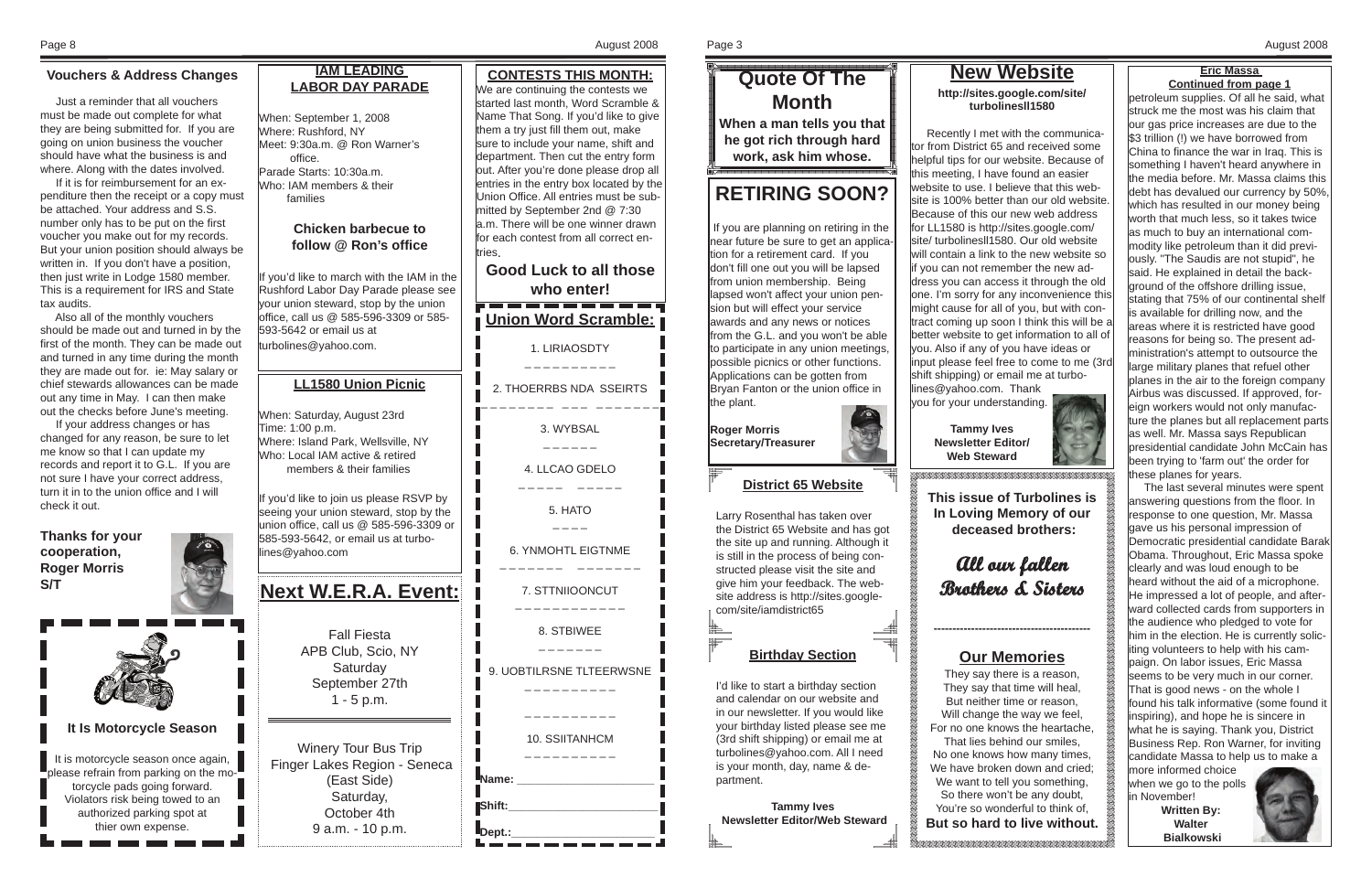# This month we'd like to remind **in protant** Events Coming Up

you of **two important events** in our Local Union's calendar: The first is the IAM Local 1580 Picnic at 1:00 PM, Saturday, August 23, at Island Park in Wellsville, NY. This event is for all members (active and retired) and their families. Come, enjoy the food, receive your Service Award if you have one coming, and get better acquainted with your union brothers and sisters. Many new employees have joined our ranks since the last picnic was held. Let's get to know each other better, older and younger members. And please bring your whole family - it's appropriate since a Union, correctly understood, is supposed to be a kind of family. It's very important that we build and maintain **solidarity** within our local in order to meet the challenges that lie ahead, especially as we prepare to negotiate a new contract. Note, Company, we said **negotiate**. We hope you intend to do just that, and in good faith. There have been many significant personnel changes on the Company

side since January, 2006- but - we still have the same CEO and the same Chief Administrative Officer. They have been given advance notice that there won't be another fiasco such as occurred here 2 1/2 years ago.

The second event of note is the Labor Day Parade in Rushford, NY. This could be even more important than the picnic. The parade begins at 10:30 AM in the vicinity of the school; our marchers are to assemble at District Business Rep. Ron Warner's office (next to the post office) about 1 hour beforehand (9:30AM). The parade is over early enough so that you can still do other things for the rest of the day, or you can stay and enjoy the free chicken barbecue Ron provides after the parade. The main purpose of the parade, of course, is to celebrate Labor Day - a holiday that is taken for granted by many of us, as is unionism in general. Who remembers the struggles of Labor during the previous 150 years? Maybe we need to just stop and ask some

benefits like higher wages, overtime premium, paid holidays, vacation, seniority, pensions, and a safe and just place to work? They didn't just happen. Unions fought for them all during the last century and before. Non-Union people benefited too from the gains made by Unions, as improved working conditions gradually became the norm for more and more people. These improvements occurred thanks to the sacrifices made by the Union members of past generations. Now, in 2008, these gains are in peril as never before in our lifetimes.

First we heard from brother Karl Heim. Brother Heim gave a very passionate speech to the membership. He even stayed until almost 11:00 p.m. talking to many brothers who had questions for him. They only broke up when the rains came.

> We members of Local 1580 especially have good reason to march in this parade. This is an opportunity for us to step out and show publicly that we, as Union members and employees of Dresser-Rand, demand to be treated fairly. Have you and your family been hurt by what was done to us in 2006? **Then come and march in this parade**. Are you concerned about what is happening to the middle class as our jobs are farmed out to other countries and our standard of living goes down? **Then come and march in this parade**. Are you worried about the entire future of our country, and the quality of life your children and grandchildren will experience if things continue as they are going now? **Then come and march in this parade**. To the 'older guys': You and I have expended a lot of negative energy the last 2 1/2 years, as we've rehashed over and over the details of what was done to us during the last contract 'negotiations'. Now let's take some of that energy, and channel it into something more constructive - **let's march in this parade** for our jobs, our dignity, our families, and, most

position or would have replaced the least senior employee in the shop no matter what shift or classification. This language proved to be a huge benefit for the membership and I would like to tell the committee, job well done. With all new languages there are issues that are over looked, when this happens we will go back and readdress these issues and then move forward.

**BELMONT:** Mon. & Thurs. for 5 weeks from 5 - 7:30 p.m. starting 9/22/08 -10/27/08

ety we want, and what we have a right to expect from those who govern us. Unionism might well be the last bastion of defense of the middle class, which is now being squeezed out of existence. By marching in this parade, we take a stand for the things that are good and against wrongdoing and injustice such as we experienced here in 2006.

There are 6 spots marked as of right now in the upper parking lot for fireman's parking. These spots are to be used by first responders only. If you're not a first responder you will be ticketed so please do not park in these spots.

Our local has been assigned first position in line in this parade this year. Let's have a big turnout, one that will surprise the community and the Company, and show to everyone we are UNION - and that UNION is a very good thing to be!

> **Written By: Walter Bialkowski**



**From the president's desk...**

-----------

**Joe Austin** Local Lodge 1580 President

**July/August 2008**

On July 21st we had the privilege of having the General Vice-President of the Eastern Territory, Lynn Tucker, visit our facility. The Company welcomed Brother Tucker here as well. First they gave the Union the main conference room to meet with the officers and committee. Then the company joined us for a presentation on Dresser Rand and our facility. After lunch we proceeded to the shop floor for a visit with the membership. Even though we made a great effort to meet with everyone, we were unable to do so. Do to an overwhelming request for more representation from the Grand Lodge by our membership, GVP Tucker has assigned three people from his staff to us for what ever we need them for.

Tuesday night at the local lodge meeting we had the honor to meet two of the brothers GVP Tucker assigned to us.

> of all, for justice. To the 'younger guys': Your future livelihood and that of your family might be at stake as well. We're all happy to have a job; all we want to do is keep it and be treated fairly, it's that simple. For that to happen, all of us must pull together for the good of all. A good way to do that at this time is to **march in this parade**. Unionism, rightly understood, is not just about economic issues but goes deeper than that. Essentially, it is concerned with justice; with how people **NAME THAT SONG:** Now nothing seems as strange as, When the leaves begin to change, Or how we thought those days would never end, Sometimes I hear that song and I'll start to sing along, And think man, I'd love to see that girl again.... <u>song: \_\_\_\_\_\_\_\_\_\_\_\_\_\_\_</u>\_\_\_\_\_\_\_\_\_\_ Name:  $\blacksquare$ Shift: Dept.: \_\_\_\_\_\_\_\_\_\_\_\_\_\_\_\_\_\_\_\_

Brother John Carr Addressed the membership second. He is the Communicator for the Eastern Territory. The next day he met with Tammy Ives and Larry Rosenthal for several hours. Tammy is our Web Steward and Newsletter Editor. Larry is the new Web Steward for District 65. The time spent was very beneficial to both, check out both websites to see what I mean. The address for our LL1580 website is

http://sites.google.com/site/turbolinesll15 80 and the District 65 website is http://sites.google.com/iamdistrict65.

The past week we had to exercise our new bumping language when the company eliminated the SST Wheel Drive Assembly. Before your elected committee worked long and hard with the company, there wasn't any language to cover bumping. The eliminated members would have been placed in an open

Before closing, I would like to remind everyone of the Labor Day Parade in Rushford. This is the 100th year of the Labor Day Parade. We (LL1580) will be one of the 1st units in the parade this year. We are Labor, we are the only Labor Union that marches in this parade. We would like to be at least 100 strong. Come show your pride in what we do and who we are. After the parade all marchers and their families are invited to a chicken barbecue, free of charge, at Ron Warner's office on Main Street in Rushford. It is really a good time. I hope to see you all there.

> **UNITED WE STAND Joe**

**Email Notifications**

If you would like to receive an email when the website is updated please email me your email address. I will make sure you get an email whenever I update the website.

**Tammy Ives Newsletter Editor/Web Steward**

**Education Corner Welding Classes @ BOCES Cost per 25-hour Class** -- \$235

Mon. & Thurs. for 5 weeks from 5 - 7:30 p.m. starting 1/5/09 - 2/9/09

**OLEAN:** Tues. for 10 weeks from 6 - 8:30 p.m. starting 9/16/08 - 11/25/08 Mon. & Thurs. for 5 weeks from 4 - 6:30 p.m. starting 10/20/08 - 11/20/08 Tues. for 10 weeks from 6 - 8:30 p.m. starting 1/6/09 - 3/10/09 Mon. & Thurs. for 5 weeks from 4 - 6:30 p.m. starting 2/23/09 - 3/26/09

Any questions or if you're interested in registering for a course, please contact BOCES @ 716-376-8264.

Any Dresser-Rand employee who successfully completes the BOCES Welding Class on their own time may submit copies of their paid invoice and certificate of successful completion to Human Resources for tuition reimbursement. Questions on tuition reimbursement, contact your Supervisor or HR

### **Fireman's Parking**

### **Also a reminder to first responders:**

All first responders need to bring a note from your acting chief and give it to Amy Davis. The note has to be updated every year.

### **Thank You from the Mert Team**